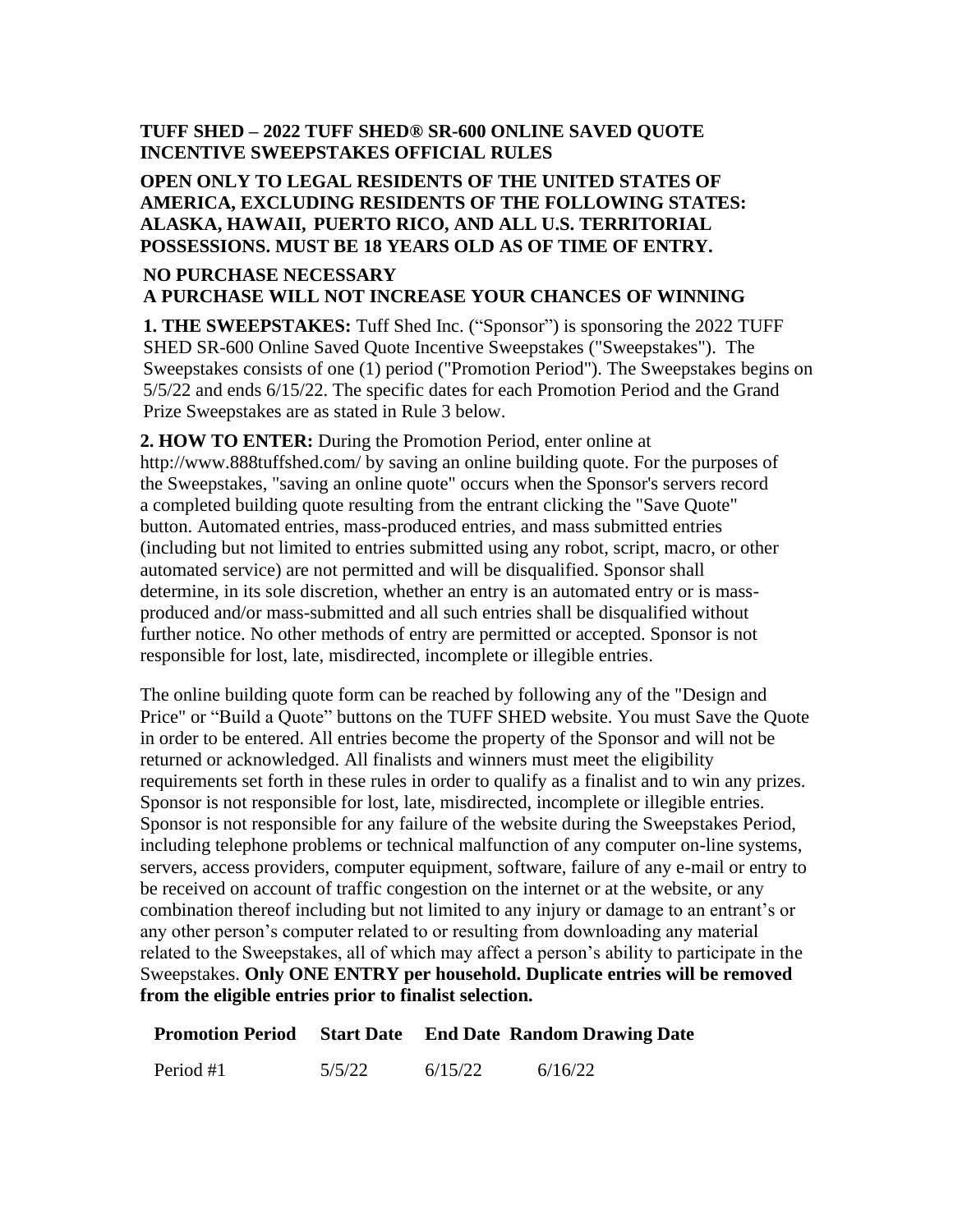**3. IMPORTANT DATES FOR PARTICIPATING IN THE SWEEPSTAKES:** Promotion consists of one (1) Promotion Period starting and ending at the times and dates as described in the table above. Entries from one Promotion Period will not be carried forward to a subsequent Promotion Period.

**4. RANDOM DRAWINGS & ODDS OF WINNING:** On or about the dates listed in the table above, Sponsor will select the name of the winner ("Winner") in a random drawing from among all eligible entries received for that respective Promotion Period, and s/he will be notified by phone, e-mail or postal mail on or about the date listed in the table. Sponsor's decisions shall be final in all matters pertaining to this Sweepstakes. Odds of winning depend on the number of eligible entries received.

**5. PRIZES AND CONSUMER DISCLOSURE:** Details and qualifications for participation in this promotion may apply**.** One (1) Grand Prize will be awarded. Winners of the aforementioned Promotion Periods will receive a Grand Prize consisting of one (1) 8'x8' TUFF SHED The Sundance Series® SR-600 building (including paint upgrade and one  $16$ "x8" wall vent) with a value range of  $$2,549 - $3,238$  depending on delivery area. Prize Value is based on regular retail price, and cannot be combined with any other promotion or discount offer. The Winner may choose to purchase additional options on the building, or may select an alternate model/size, up to the maximum Prize Value in the Winner's market. Installation of some buildings may require additional costs to the customer, and Prize Value cannot be applied to cost of concrete, engineering fees or permits. If the Winner selects an alternate building or additional options, and the value of that building or options exceeds the Prize Value, the Winner can apply the prize value towards that configuration purchase price, but is responsible for the entire amount over the stated Prize Value in the Winner's market. If the Winner has already purchased a TUFF SHED product during the Promotion Period, they can receive a refund of the actual configuration purchase price of their building up to the maximum Prize Value in the Winner's market. If the actual purchase price of the configuration is less than the Prize Value in their market, the Winner will forfeit the difference in value and will not receive the difference as a cash refund. The Winner must take delivery of the Grand Prize within ninety (90) days of being confirmed as the Winner. All costs and expenses not specifically included above are each Winner's sole responsibility, including all federal, state and local taxes, etc. No Grand Prize is redeemable for cash; nor is it transferable or substitutable except that Sponsor may, at its sole discretion, substitute a Prize or any component thereof with one of equal or greater value. Winners of the Grand Prize will each be required to sign and return within seven (7) days of notification or attempted notification of being a potential Winner, an Affidavit of Eligibility/Compliance or an alternate potential Winner(s) will be selected. Limit: A Winner in one Promotion Period is not eligible to win in any other Promotion Period during this Sweepstakes, nor is his/her spouse, parent, child or any individual who resides in a Winner's household.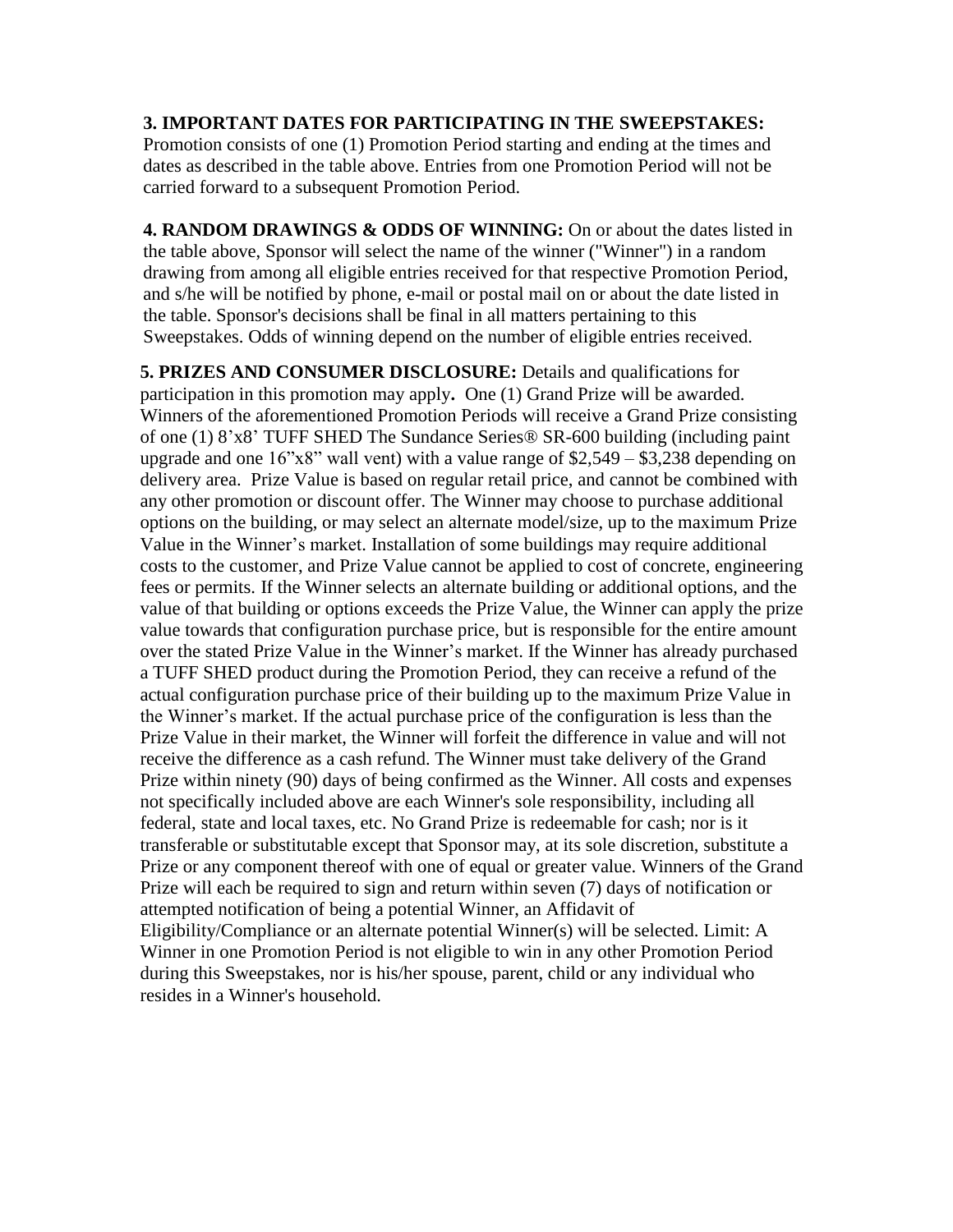## **6. ELIGIBILITY:** The Sweepstakes is open only to persons who are **LEGAL RESIDENTS OF THE UNITED STATES OF AMERICA, EXCLUDING RESIDENTS THE FOLLOWING STATES: ALASKA, HAWAII, PUERTO RICO, AND ALL U.S. TERRITORIAL POSSESSIONS. MUST BE 18 YEARS OLD AS OF TIME OF ENTRY.**

Furthermore, the following persons are not eligible to participate in this Sweepstakes: (1) Employees, officers, directors, contractors, or agents of TUFF SHED, Inc., and their respective parent companies, subsidiaries, affiliates, promotion and advertising agencies, advertising partners, and anyone involved in the Sweepstakes' development or execution; (2) the immediate family members (meaning spouses, parents, siblings, children and their respective spouses) of such employees, officers, directors, contractors or agents; and (3) members of the households of such employees, officers, directors, contractors or agents.

**7. GENERAL CONDITIONS:** Sweepstakes entrants agree to be bound by the terms of these Official Rules and decisions of Sponsor which are final and binding on all matters relating to this Sweepstakes. VOID WHERE PROHIBITED.

**8. LIMITATION OF LIABILITY:** By entering this Sweepstakes, entrants agree to release, defend, hold harmless, and agree not to institute any claims against Sponsor, its parent company, subsidiaries, affiliates, representatives, promotion, advertising and online technology agencies, prize suppliers and all others associated with the development or execution of this Sweepstakes, and each of their respective owners, shareholders, principals, directors, officers, employees, representatives, contractors and agents (collectively the "Released Parties") from any and all liability whatsoever for any injuries, losses or damages of any kind arising from, or in connection with, either directly or indirectly, participation in this Sweepstakes or any prize related activities, including but not limited to traveling to or from any prize related activity, or the awarding, acceptance, receipt, possession, use, misuse or nonuse of the Prizes or parts thereof, including, without limitation, liability for death, personal injury, property damage or loss of any kind, and from liability to any other persons relating to or resulting from entering or downloading materials or software in connection with this Sweepstakes. By participating in this Sweepstakes, each entrant assumes all liability for any and all damages, losses or injury sustained, incurred, caused or claimed to be caused by or to the entrant or any third party as a direct or indirect result of participation in the Sweepstakes and/or the acceptance, award, receipt, use and/or misuse of the Prizes. No responsibilities are accepted for any additional expenses, omissions, delays, re- routing, or acts of any government or authority. Sponsor reserves the right to cancel or modify this Sweepstakes as it deems necessary or appropriate in its sole discretion.

**9. DISCLAIMER OF WARRANTY.** THE PRIZE IS AWARDED "AS IS" AND WITH SPONSOR'S STANDARD PRODUCT WARRANTY. SPONSOR HEREBY DISCLAIMS ANY AND ALL EXPRESS OR IMPLIED WARRANTIES, INCLUDING BUT NOT LIMITED TO ANY IMPLIED WARRANTY OF MERCHANTABILITY OR FITNESS FOR ANY PURPOSE. UNDER NO CIRCUMSTANCES SHALL SPONSOR, OR THE RELEASED PARTIES BE LIABLE FOR ANY INDIRECT, SPECIAL, INCIDENTAL OR CONSEQUENTIAL DAMAGES, INCLUDING ANY AND ALL RIGHTS TO HAVE DAMAGES MULTIPLIED OR OTHERWISE INCREASED.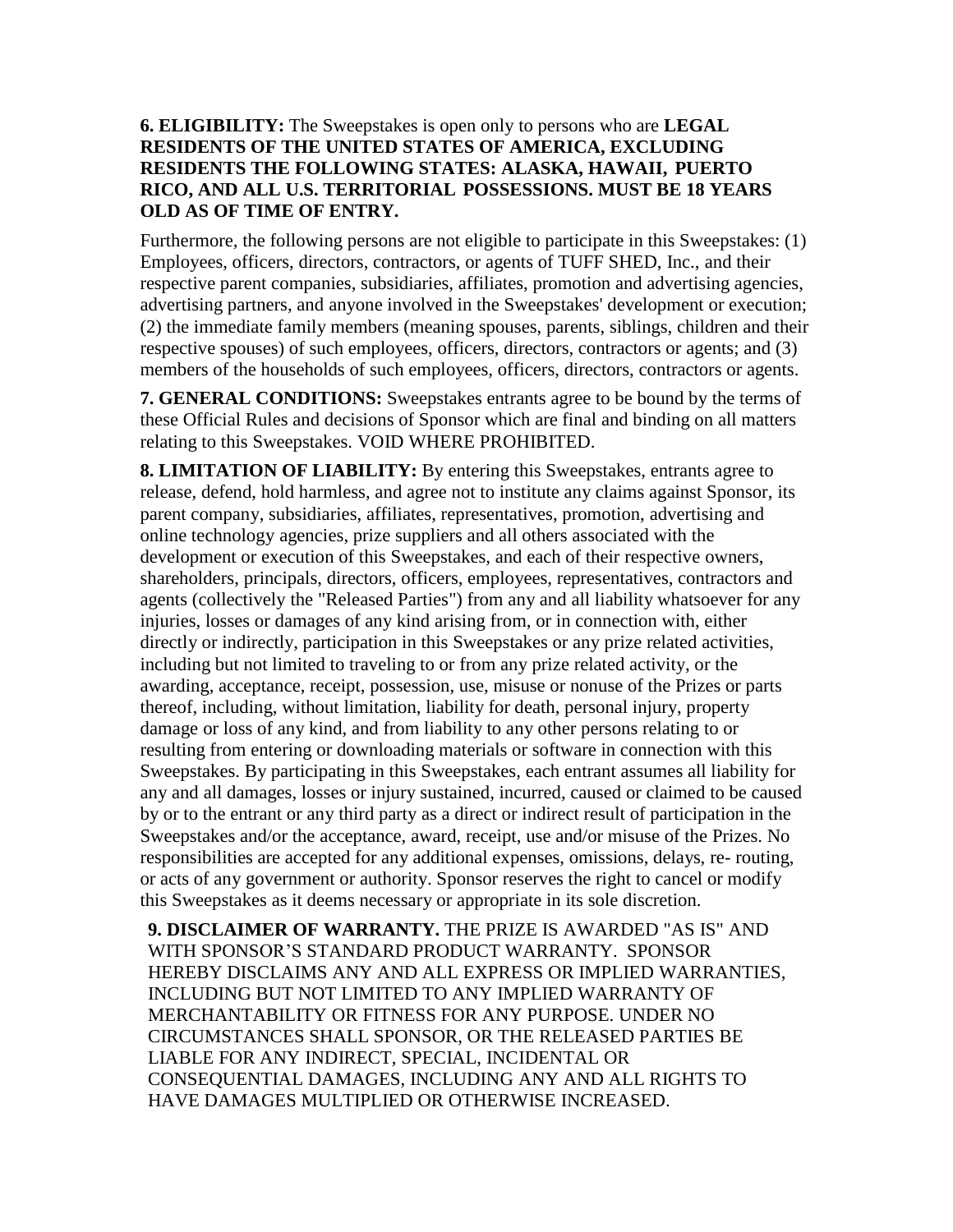By entering this Sweepstakes, participating therein and/or accepting the Prizes, each entrant agrees that: (1) any and all disputes, claims and causes of action arising out of or connected with this Sweepstakes or the Prizes, other than the administration of the Sweepstakes or the determination of the Prize Winner, which is in the sole and exclusive discretion of the Sponsor (and shall not be the subject of any dispute), shall be resolved with you individually, without resort to any form of class action, and exclusively by the state or federal courts located in Denver County, Colorado; and (2) any and all claims, judgments and awards against the Released Parties and in your favor shall be limited to actual out-of-pocket costs incurred by you, including costs associated with entering this Sweepstakes, but in no event shall include attorneys' fees.

The Released Parties are not responsible for the inability of any entrant to accept the Prizes for any reason, nor for any issues relating to delivery of the Prize, delays, defects, damages, permit/HOA issues or interruptions.

**10. INTERNET:** If for any reason this Sweepstakes is not capable of running as planned due to tampering, unauthorized intervention, fraud, technical failures, or any other causes beyond the control of the Sponsor which corrupt or affect the administration, security, fairness, integrity, or proper conduct of this Sweepstakes, the Sponsor reserves the right at its sole discretion, to disqualify any individual who tampers with the entry process, and to cancel, terminate, modify or suspend the Sweepstakes. Should this Sweepstakes be terminated the Sponsor reserves the right to select the Winner in a random drawing from among all eligible, non-suspect entries received as of the action requiring such termination. The Released Parties assume no responsibility for any error, omission, interruption, deletion, defect, delay in operation or transmission, communications line failure, theft or destruction or unauthorized access to, or alteration of entries. Released Parties are not responsible for lost, late, garbled, misdirected entries, or for any problems or technical malfunction of any telephone network or telephone lines, computer on-line systems, servers, or providers, computer equipment, or software on account of technical problems, human error or any combination thereof. CAUTION: ANY ATTEMPT TO DELIBERATELY UNDERMINE THE LEGITIMATE OPERATION OF THE SWEEPSTAKES IS A VIOLATION OF CRIMINAL AND CIVIL LAWS AND SHOULD SUCH AN ATTEMPT BE MADE, THE SPONSOR RESERVES THE RIGHT TO SEEK DAMAGES OR OTHER REMEDIES FROM ANY SUCH PERSON(S) RESPONSIBLE FOR THE ATTEMPT TO THE FULLEST EXTENT PERMITTED BY LAW.

**11. DATA COLLECTION:** When participants enter the Sweepstakes, Sponsor will collect personal information about entrants in accordance with its privacy policy. Please review the Sponsor's privacy policy at [https://www.888tuffshed.com/privacy](https://www.888tuffshed.com/privacy-policy/)[policy/](https://www.888tuffshed.com/privacy-policy/) for information about how your personal information may be used. By participating in the Sweepstakes you hereby agree to Sponsor's collection and usage of your personal information and acknowledge that you have read, understood and accepted Sponsor's privacy policy.

**12. IDENTITY OF PRIZE WINNERS:** For the identity of the Prize Winners, visit <https://www.888tuffshed.com/special-offers/>